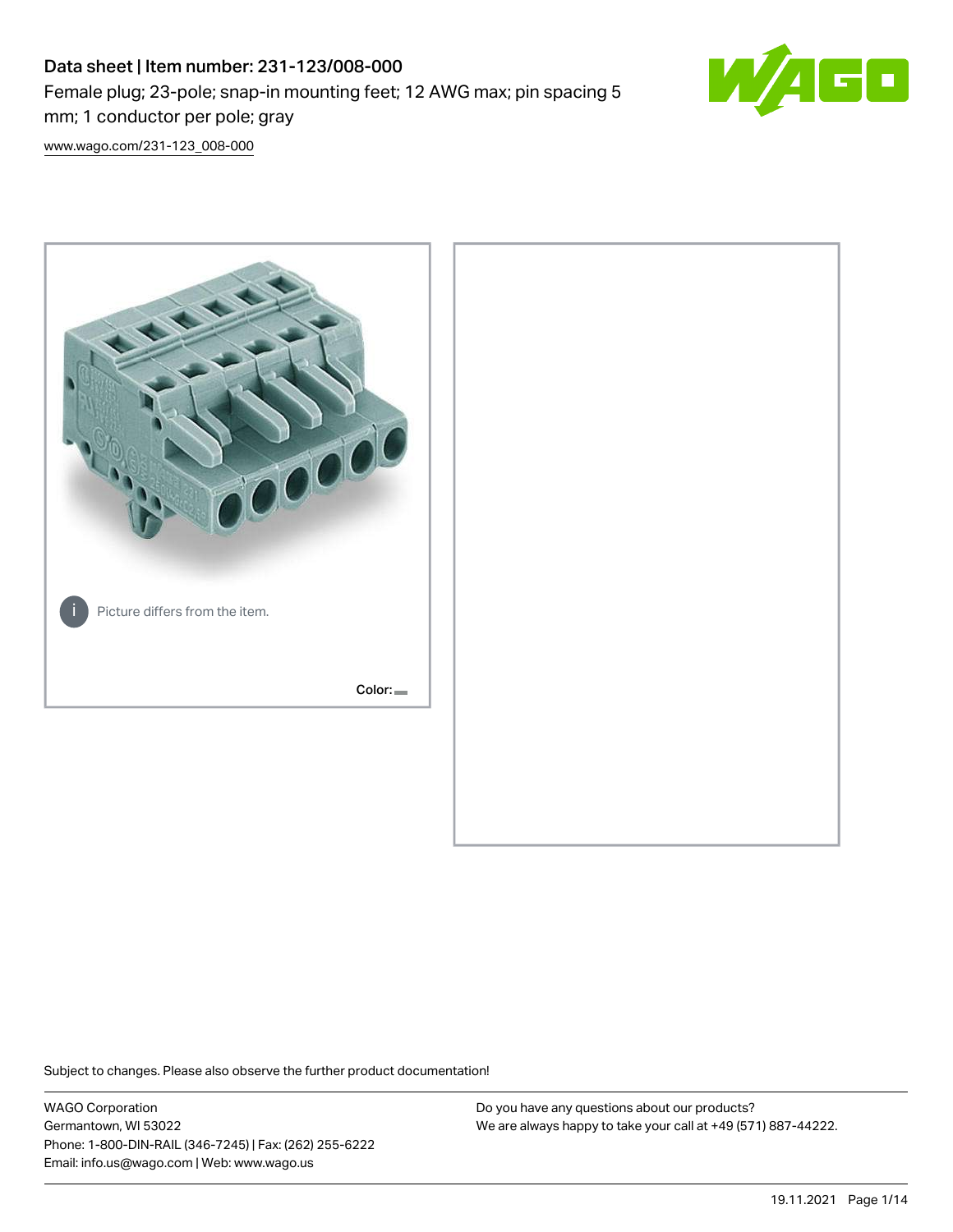

Dimensions in mm

 $L =$  (pole no. x pin spacing) + 1.5 mm

2- to 3-pole female connectors – one latch only

#### Item description

- **Universal connection for all conductor types**
- Easy cable pre-assembly and on-unit wiring via vertical and horizontal CAGE CLAMP<sup>®</sup> actuation  $\blacksquare$
- $\blacksquare$ Integrated test ports
- $\blacksquare$ With coding fingers

Subject to changes. Please also observe the further product documentation! Data

WAGO Corporation Germantown, WI 53022 Phone: 1-800-DIN-RAIL (346-7245) | Fax: (262) 255-6222 Email: info.us@wago.com | Web: www.wago.us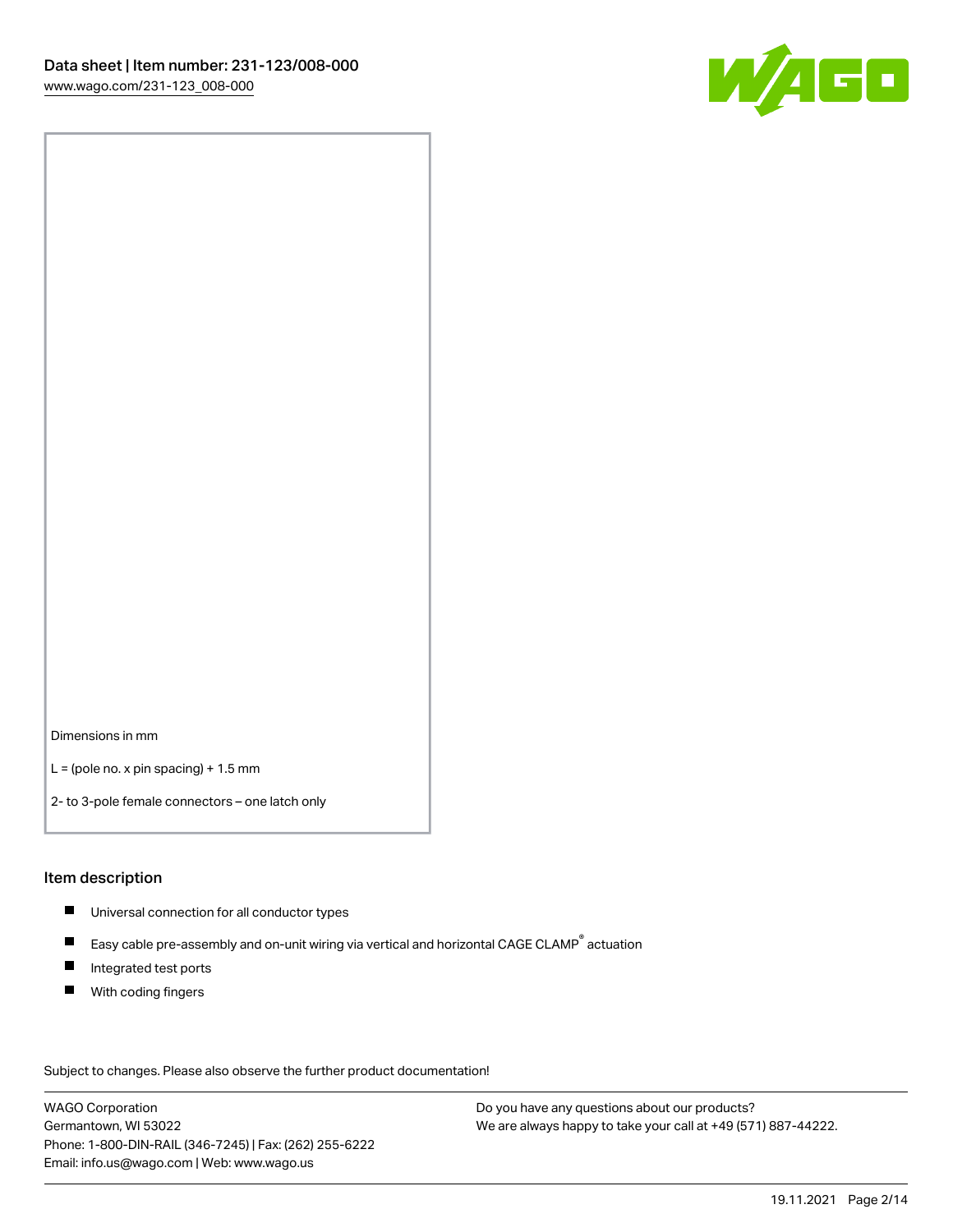

## Data Notes

| Safety information 1 | The MCS-MULTI CONNECTION SYSTEM includes connectors<br>without breaking capacity in accordance with DIN EN 61984. When<br>used as intended, these connectors must not be connected<br>/disconnected when live or under load. The circuit design should<br>ensure header pins, which can be touched, are not live when<br>unmated. |
|----------------------|-----------------------------------------------------------------------------------------------------------------------------------------------------------------------------------------------------------------------------------------------------------------------------------------------------------------------------------|
| Variants:            | Gold-plated or partially gold-plated contact surfaces<br>Other versions (or variants) can be requested from WAGO Sales or<br>configured at https://configurator.wago.com/                                                                                                                                                         |

### Electrical data

## IEC Approvals

| Ratings per                 | IEC/EN 60664-1                                                        |
|-----------------------------|-----------------------------------------------------------------------|
| Rated voltage (III / 3)     | 320 V                                                                 |
| Rated surge voltage (III/3) | 4 <sub>k</sub> V                                                      |
| Rated voltage (III/2)       | 320 V                                                                 |
| Rated surge voltage (III/2) | 4 <sub>k</sub> V                                                      |
| Nominal voltage (II/2)      | 630 V                                                                 |
| Rated surge voltage (II/2)  | 4 <sub>k</sub> V                                                      |
| Rated current               | 16A                                                                   |
| Legend (ratings)            | $(III / 2)$ $\triangle$ Overvoltage category III / Pollution degree 2 |

### UL Approvals

| Approvals per                  | UL 1059 |
|--------------------------------|---------|
| Rated voltage UL (Use Group B) | 300 V   |
| Rated current UL (Use Group B) | 15 A    |
| Rated voltage UL (Use Group D) | 300 V   |
| Rated current UL (Use Group D) | 10 A    |

## Ratings per UL

| Rated voltage UL 1977 | 300 V |
|-----------------------|-------|
| Rated current UL 1977 |       |

### CSA Approvals

Approvals per CSA

Subject to changes. Please also observe the further product documentation!

| <b>WAGO Corporation</b>                                | Do you have any questions about our products?                 |
|--------------------------------------------------------|---------------------------------------------------------------|
| Germantown, WI 53022                                   | We are always happy to take your call at +49 (571) 887-44222. |
| Phone: 1-800-DIN-RAIL (346-7245)   Fax: (262) 255-6222 |                                                               |
| Email: info.us@wago.com   Web: www.wago.us             |                                                               |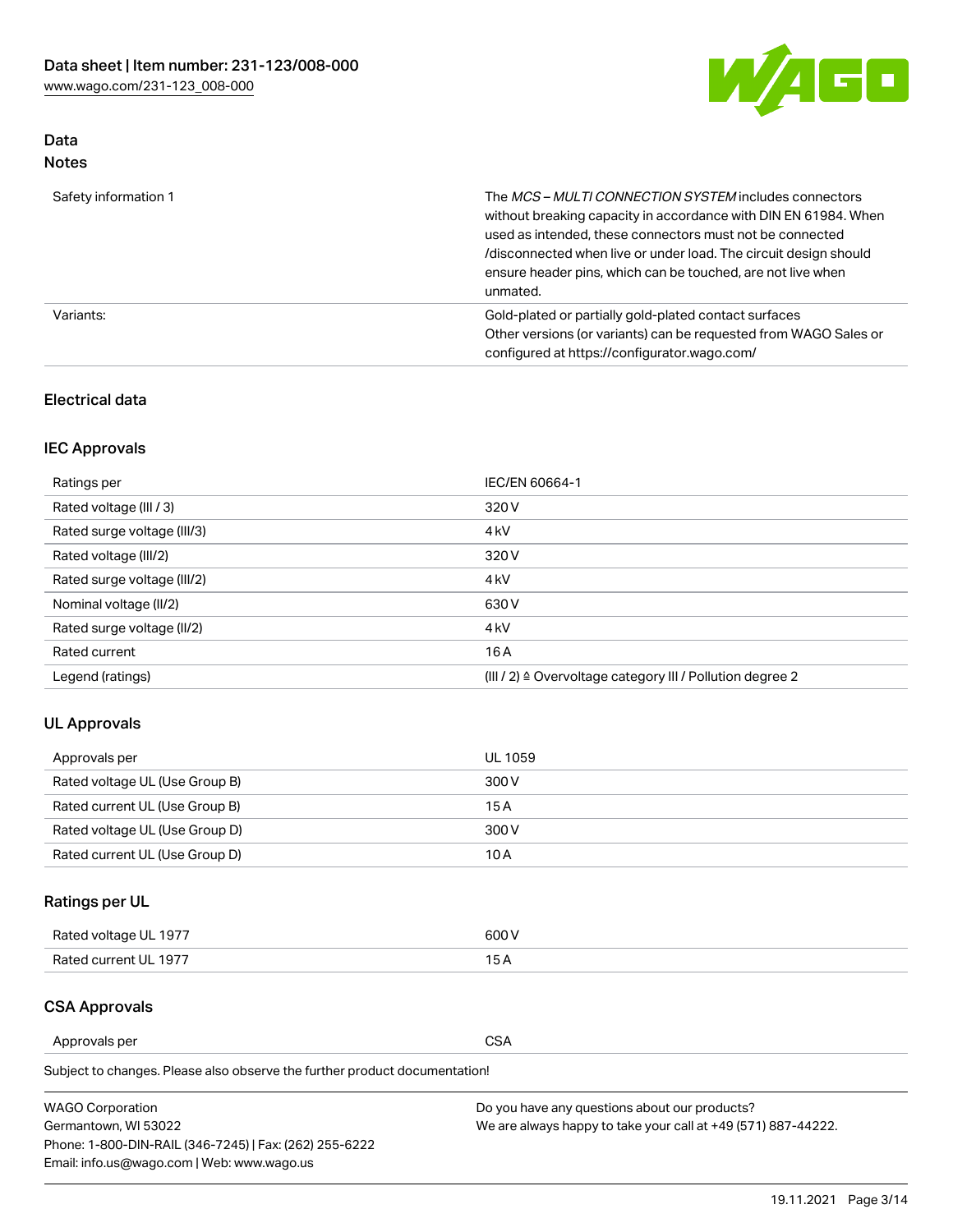

| Rated voltage CSA (Use Group B) | 300 V |
|---------------------------------|-------|
| Rated current CSA (Use Group B) | 15 A  |
| Rated voltage CSA (Use Group D) | 300 V |
| Rated current CSA (Use Group D) | 10 A  |

#### Connection data

| Total number of connection points | 23 |
|-----------------------------------|----|
| Total number of potentials        | 23 |
| Number of connection types        |    |
| Number of levels                  |    |

#### Connection 1

| Connection technology                             | CAGE CLAMP®                            |
|---------------------------------------------------|----------------------------------------|
| Actuation type                                    | Operating tool                         |
| Solid conductor                                   | $0.082.5$ mm <sup>2</sup> / 28  12 AWG |
| Fine-stranded conductor                           | $0.082.5$ mm <sup>2</sup> / 28  12 AWG |
| Fine-stranded conductor; with insulated ferrule   | $0.251.5$ mm <sup>2</sup>              |
| Fine-stranded conductor; with uninsulated ferrule | $0.252.5$ mm <sup>2</sup>              |
| Strip length                                      | $89$ mm $/ 0.310.35$ inch              |
| Number of poles                                   | 23                                     |
| Conductor entry direction to mating direction     | 0°                                     |

### Physical data

| Pin spacing             | 5 mm / 0.197 inch     |
|-------------------------|-----------------------|
| Width                   | 116.5 mm / 4.587 inch |
| Height                  | 18.8 mm / 0.74 inch   |
| Height from the surface | 14.3 mm / 0.563 inch  |
| Depth                   | 26.5 mm / 1.043 inch  |

#### Mechanical data

| Housing sheet thickness | $0.61.2$ mm / 0.024  0.047 inch |
|-------------------------|---------------------------------|
| Mounting type           | Snap-in foot                    |
| Mounting type           | Panel mounting                  |

#### Plug-in connection

Contact type (pluggable connector) example a set of the Female connector/socket

Subject to changes. Please also observe the further product documentation!

| WAGO Corporation                                       |  |
|--------------------------------------------------------|--|
| Germantown. WI 53022                                   |  |
| Phone: 1-800-DIN-RAIL (346-7245)   Fax: (262) 255-6222 |  |
| Email: info.us@wago.com   Web: www.wago.us             |  |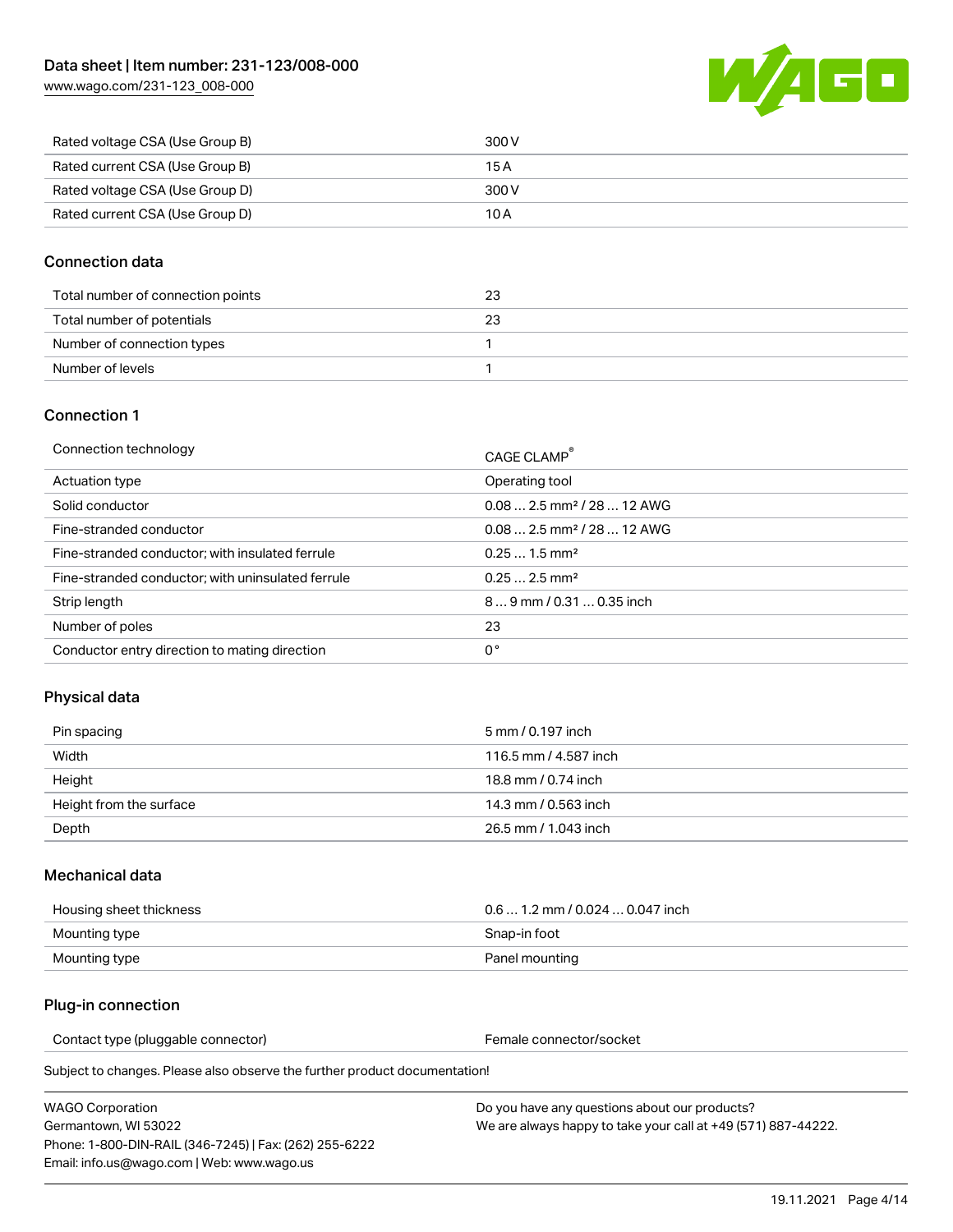

| Connector (connection type)   | for conductor |
|-------------------------------|---------------|
| Mismating protection          | No            |
| Locking of plug-in connection | Without       |

#### Material data

| Color                       | gray                              |
|-----------------------------|-----------------------------------|
| Material group              |                                   |
| Insulation material         | Polyamide (PA66)                  |
| Flammability class per UL94 | V0                                |
| Clamping spring material    | Chrome nickel spring steel (CrNi) |
| Contact material            | Copper alloy                      |
| Contact plating             | tin-plated                        |
| Fire load                   | 0.582 MJ                          |
| Weight                      | 41.3g                             |
|                             |                                   |

#### Environmental requirements

| Limit temperature range | . +85 °ົ<br>-60 |  |
|-------------------------|-----------------|--|
|-------------------------|-----------------|--|

### Commercial data

| Product Group         | 3 (Multi Conn. System) |
|-----------------------|------------------------|
| PU (SPU)              | 10 Stück               |
| Packaging type        | box                    |
| Country of origin     | DE                     |
| <b>GTIN</b>           | 4044918343121          |
| Customs tariff number | 8536694040             |

#### Approvals / Certificates

#### Country specific Approvals

| Logo | Approval                               | <b>Additional Approval Text</b> | Certificate<br>name |
|------|----------------------------------------|---------------------------------|---------------------|
|      | CВ<br><b>DEKRA Certification B.V.</b>  | IEC 61984                       | NL-39756            |
|      | <b>CSA</b><br>DEKRA Certification B.V. | C <sub>22.2</sub>               | LR 18677-<br>25     |

#### Ship Approvals

Subject to changes. Please also observe the further product documentation!

| <b>WAGO Corporation</b>                                | Do you have any questions about our products?                 |
|--------------------------------------------------------|---------------------------------------------------------------|
| Germantown, WI 53022                                   | We are always happy to take your call at +49 (571) 887-44222. |
| Phone: 1-800-DIN-RAIL (346-7245)   Fax: (262) 255-6222 |                                                               |
| Email: info.us@wago.com   Web: www.wago.us             |                                                               |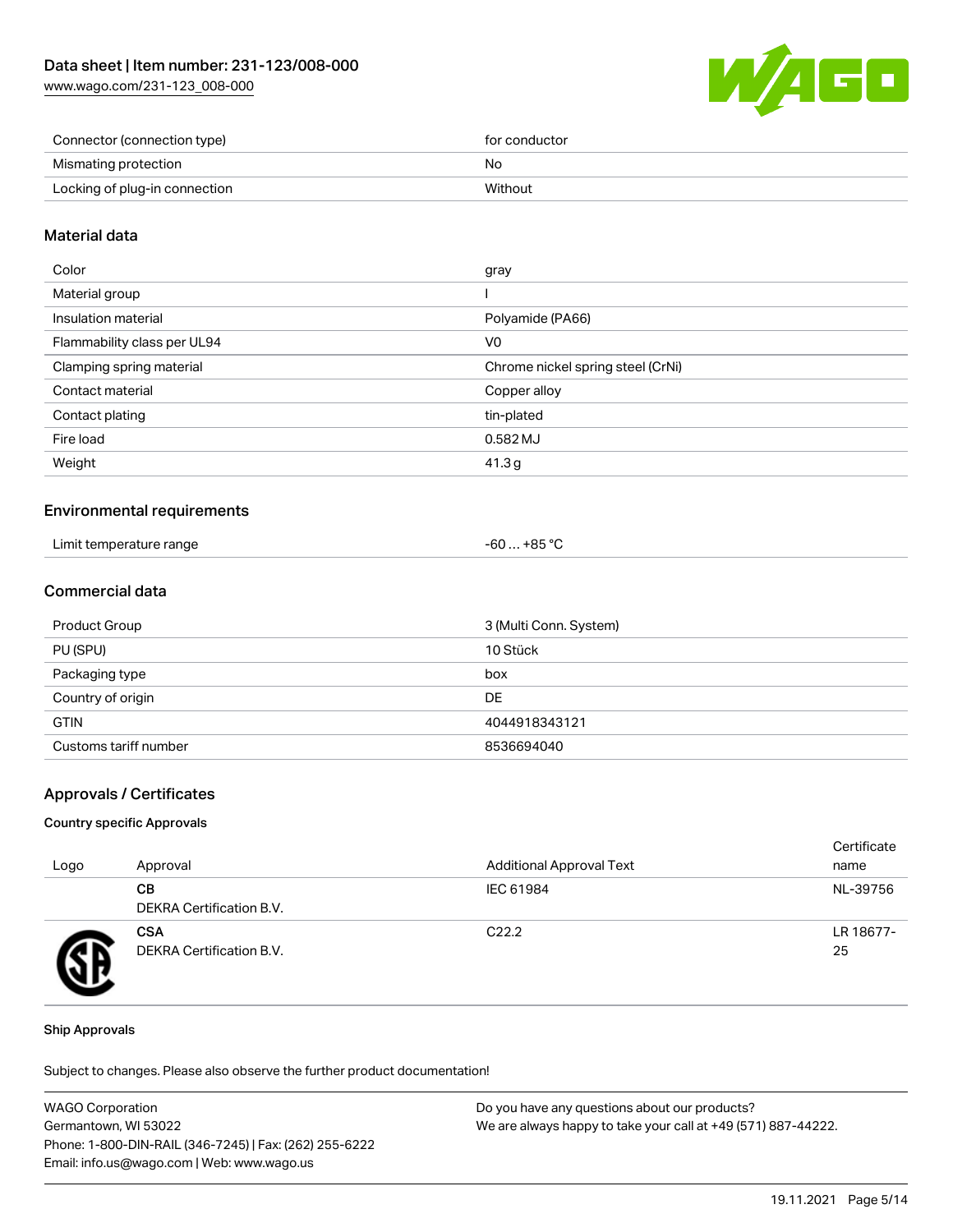## Data sheet | Item number: 231-123/008-000

[www.wago.com/231-123\\_008-000](http://www.wago.com/231-123_008-000)



| Logo                                    | Approval                                                                          | <b>Additional Approval Text</b> | Certificate<br>name                |
|-----------------------------------------|-----------------------------------------------------------------------------------|---------------------------------|------------------------------------|
| ABS                                     | <b>ABS</b><br>American Bureau of Shipping                                         | $\overline{\phantom{a}}$        | $19 -$<br>HG1869876-<br><b>PDA</b> |
|                                         | BV<br>Bureau Veritas S.A.                                                         | <b>IEC 60998</b>                | 11915/D0<br><b>BV</b>              |
|                                         | <b>DNV GL</b><br>Det Norske Veritas, Germanischer Lloyd                           | $\overline{a}$                  | TAE000016Z                         |
| <b>UL-Approvals</b>                     |                                                                                   |                                 |                                    |
| Logo                                    | Approval                                                                          | <b>Additional Approval Text</b> | Certificate<br>name                |
|                                         | UL                                                                                | UL 1059                         | E45172                             |
|                                         | Underwriters Laboratories Inc.                                                    |                                 |                                    |
|                                         | <b>UR</b><br>Underwriters Laboratories Inc.                                       | <b>UL 1977</b>                  | E45171                             |
| Counterpart                             | Item no.231-623<br>Male connector; 23-pole; Pin spacing 5 mm; gray                |                                 | www.wago.com/231-623               |
| <b>Optional accessories</b><br>Mounting |                                                                                   |                                 |                                    |
| Mounting accessories                    |                                                                                   |                                 |                                    |
|                                         | Item no.: 209-137<br>Mounting adapter; can be used as end stop; 6.5 mm wide; gray |                                 | www.wago.com/209-137               |
| Insulations stops                       |                                                                                   |                                 |                                    |
| Insulation stop                         |                                                                                   |                                 |                                    |
|                                         |                                                                                   |                                 |                                    |

Cecce

Item no.: 231-672 Insulation stop; 0.75 - 1 mm²; dark gray [www.wago.com/231-672](http://www.wago.com/231-672)

Subject to changes. Please also observe the further product documentation!

WAGO Corporation Germantown, WI 53022 Phone: 1-800-DIN-RAIL (346-7245) | Fax: (262) 255-6222 Email: info.us@wago.com | Web: www.wago.us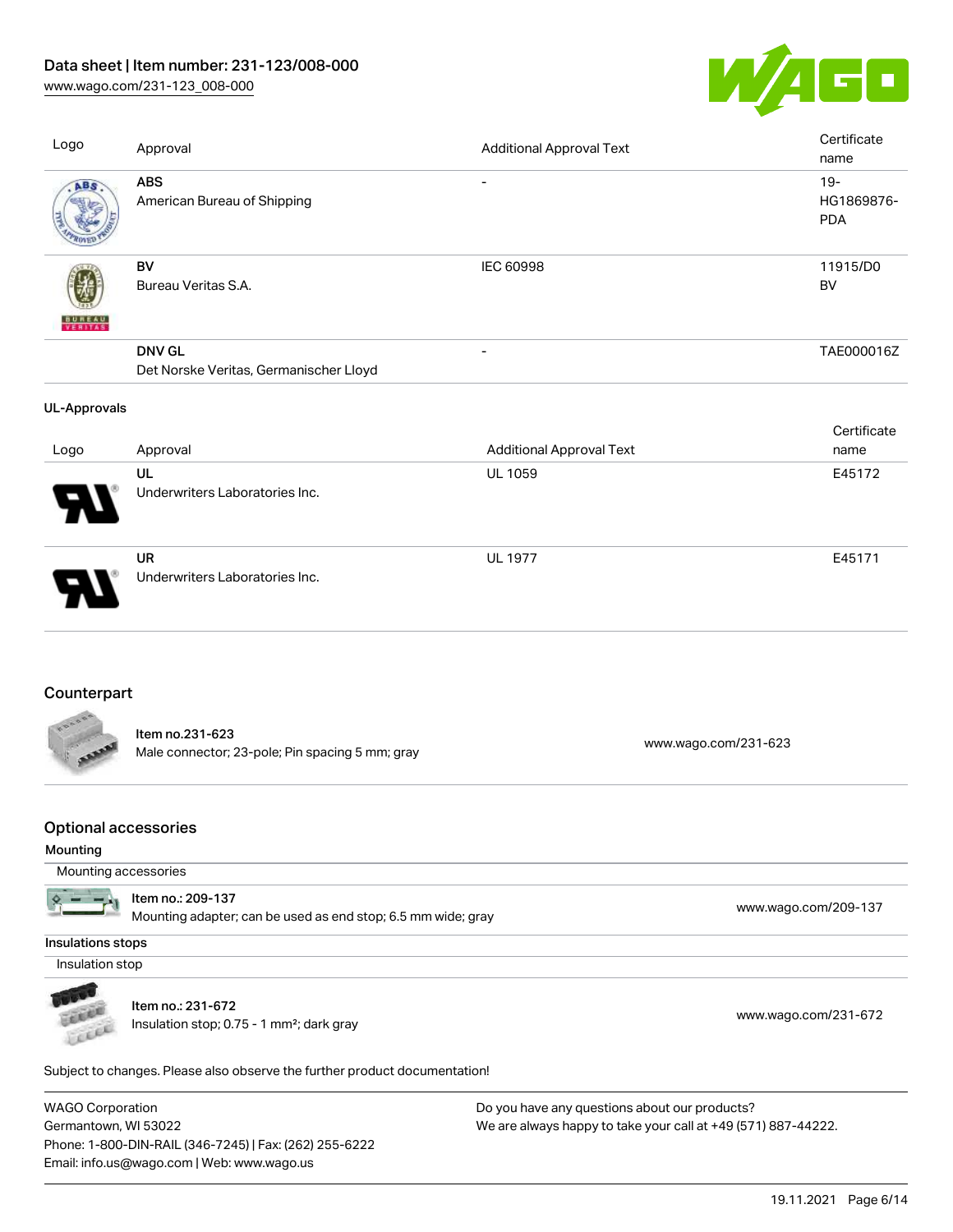Germantown, WI 53022

Phone: 1-800-DIN-RAIL (346-7245) | Fax: (262) 255-6222

Email: info.us@wago.com | Web: www.wago.us



|                         | Item no.: 231-670<br>Insulation stop; 0.08-0.2 mm <sup>2</sup> / 0.2 mm <sup>2</sup> "s"; white                 | www.wago.com/231-670                          |
|-------------------------|-----------------------------------------------------------------------------------------------------------------|-----------------------------------------------|
|                         | Item no.: 231-671<br>Insulation stop; 0.25 - 0.5 mm <sup>2</sup> ; light gray                                   | www.wago.com/231-671                          |
| <b>Tools</b>            |                                                                                                                 |                                               |
| Operating tool          |                                                                                                                 |                                               |
|                         | Item no.: 209-130<br>Operating tool; suitable for 264, 280 and 281 Series; 1-way; of insulating material; white | www.wago.com/209-130                          |
|                         | Item no.: 209-132<br>Operating tool; for connecting comb-style jumper bar; 2-way; of insulating material        | www.wago.com/209-132                          |
|                         | Item no.: 231-159<br>Operating tool; natural                                                                    | www.wago.com/231-159                          |
|                         | Item no.: 231-231<br>Combination operating tool; red                                                            | www.wago.com/231-231                          |
|                         | Item no.: 231-131<br>Operating tool; made of insulating material; 1-way; loose; white                           | www.wago.com/231-131                          |
|                         | Item no.: 231-291<br>Operating tool; made of insulating material; 1-way; loose; red                             | www.wago.com/231-291                          |
|                         | Item no.: 280-432<br>Operating tool; made of insulating material; 2-way; white                                  | www.wago.com/280-432                          |
|                         | Item no.: 280-434<br>Operating tool; made of insulating material; 4-way                                         | www.wago.com/280-434                          |
|                         | Item no.: 280-437<br>Operating tool; made of insulating material; 7-way                                         | www.wago.com/280-437                          |
|                         | Item no.: 280-440<br>Operating tool; made of insulating material; 10-way                                        | www.wago.com/280-440                          |
|                         | Item no.: 280-435<br>Operating tool; made of insulating material; 5-way; gray                                   | www.wago.com/280-435                          |
|                         | Item no.: 280-436<br>Operating tool; made of insulating material; 6-way                                         | www.wago.com/280-436                          |
|                         | Item no.: 280-438<br>Operating tool; made of insulating material; 8-way                                         | www.wago.com/280-438                          |
|                         | Subject to changes. Please also observe the further product documentation!                                      |                                               |
| <b>WAGO Corporation</b> |                                                                                                                 | Do you have any questions about our products? |

19.11.2021 Page 7/14

We are always happy to take your call at +49 (571) 887-44222.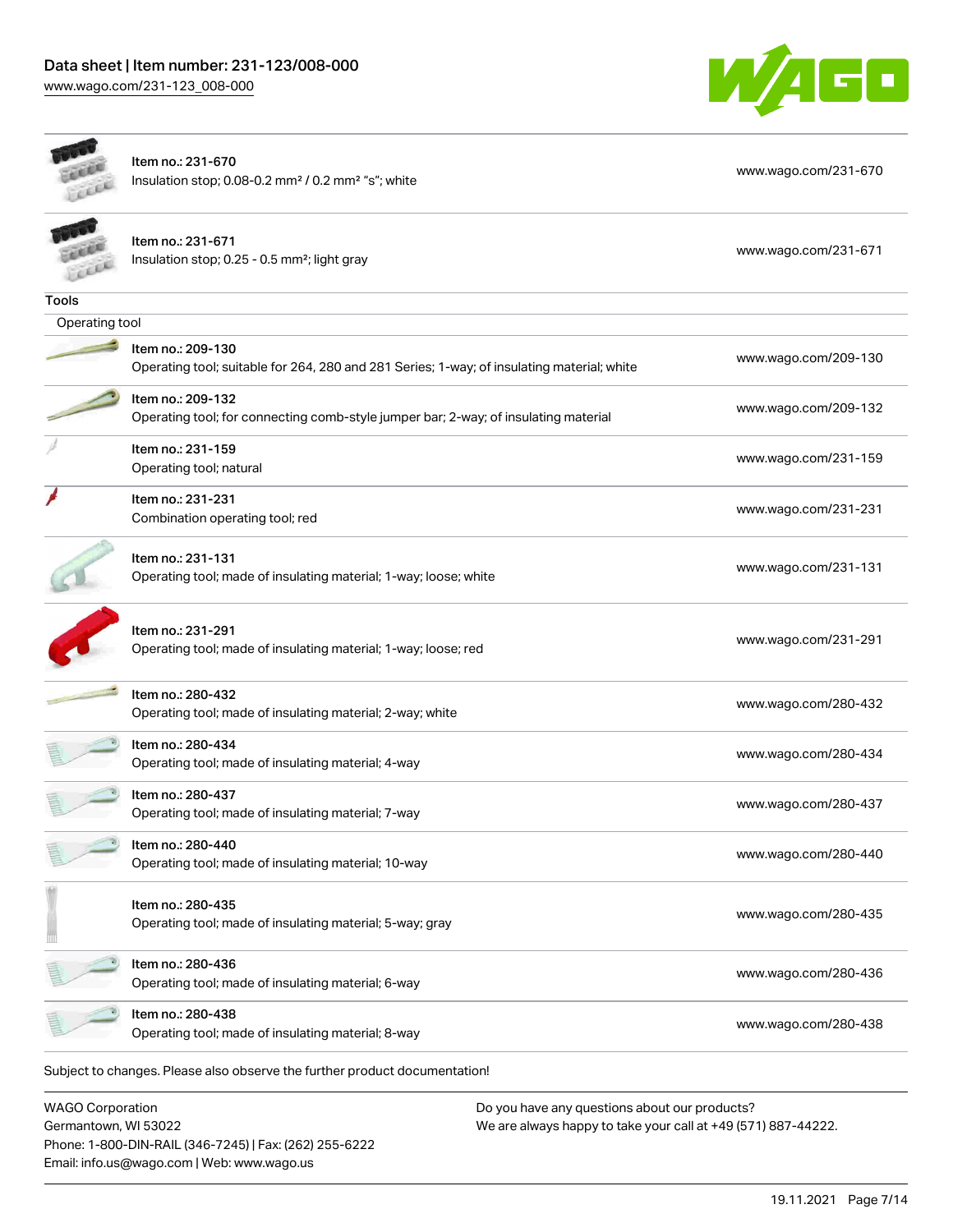

|                            | Item no.: 280-433<br>Operating tool; made of insulating material; 3-way                                                                                                                         | www.wago.com/280-433             |
|----------------------------|-------------------------------------------------------------------------------------------------------------------------------------------------------------------------------------------------|----------------------------------|
| <b>Testing accessories</b> |                                                                                                                                                                                                 |                                  |
| <b>Testing accessories</b> |                                                                                                                                                                                                 |                                  |
|                            | Item no.: 210-136<br>Test plug; 2 mm Ø; with 500 mm cable                                                                                                                                       | www.wago.com/210-136             |
|                            | Item no.: 231-661<br>Test plugs for female connectors; for 5 mm and 5.08 mm pin spacing; 2,50 mm <sup>2</sup> ; light gray                                                                      | www.wago.com/231-661             |
| Jumpers                    |                                                                                                                                                                                                 |                                  |
| Jumper                     |                                                                                                                                                                                                 |                                  |
|                            | Item no.: 231-905<br>Jumper; for conductor entry; 5-way; insulated; gray                                                                                                                        | www.wago.com/231-905             |
|                            | Item no.: 231-903<br>Jumper; for conductor entry; 3-way; insulated; gray                                                                                                                        | www.wago.com/231-903             |
|                            | Item no.: 231-907<br>Jumper; for conductor entry; 7-way; insulated; gray                                                                                                                        | www.wago.com/231-907             |
|                            | Item no.: 231-910<br>Jumper; for conductor entry; 10-way; insulated; gray                                                                                                                       | www.wago.com/231-910             |
|                            | Item no.: 231-902<br>Jumper; for conductor entry; 2-way; insulated; gray                                                                                                                        | www.wago.com/231-902             |
| Marking accessories        |                                                                                                                                                                                                 |                                  |
| Marking strip              |                                                                                                                                                                                                 |                                  |
|                            | Item no.: 210-331/500-103<br>Marking strips; as a DIN A4 sheet; MARKED; 1-12 (300x); Height of marker strip: 2.3 mm/0.091 in; Strip<br>length 182 mm; Horizontal marking; Self-adhesive; white  | www.wago.com/210-331<br>/500-103 |
|                            | Item no.: 210-331/500-104<br>Marking strips; as a DIN A4 sheet; MARKED; 13-24 (300x); Height of marker strip: 2.3 mm/0.091 in; Strip<br>length 182 mm; Horizontal marking; Self-adhesive; white | www.wago.com/210-331<br>/500-104 |
|                            | Item no.: 210-332/500-202<br>Marking strips; as a DIN A4 sheet; MARKED; 1-16 (160x); Height of marker strip: 3 mm; Strip length 182<br>mm; Horizontal marking; Self-adhesive; white             | www.wago.com/210-332<br>/500-202 |
|                            | Item no.: 210-332/500-206<br>Marking strips; as a DIN A4 sheet; MARKED; 33-48 (160x); Height of marker strip: 3 mm; Strip length<br>182 mm; Horizontal marking; Self-adhesive; white            | www.wago.com/210-332<br>/500-206 |
|                            | Item no.: 210-332/500-205<br>Marking strips; as a DIN A4 sheet; MARKED; 1-32 (80x); Height of marker strip: 3 mm; Strip length 182<br>mm; Horizontal marking; Self-adhesive; white              | www.wago.com/210-332<br>/500-205 |

WAGO Corporation Germantown, WI 53022 Phone: 1-800-DIN-RAIL (346-7245) | Fax: (262) 255-6222 Email: info.us@wago.com | Web: www.wago.us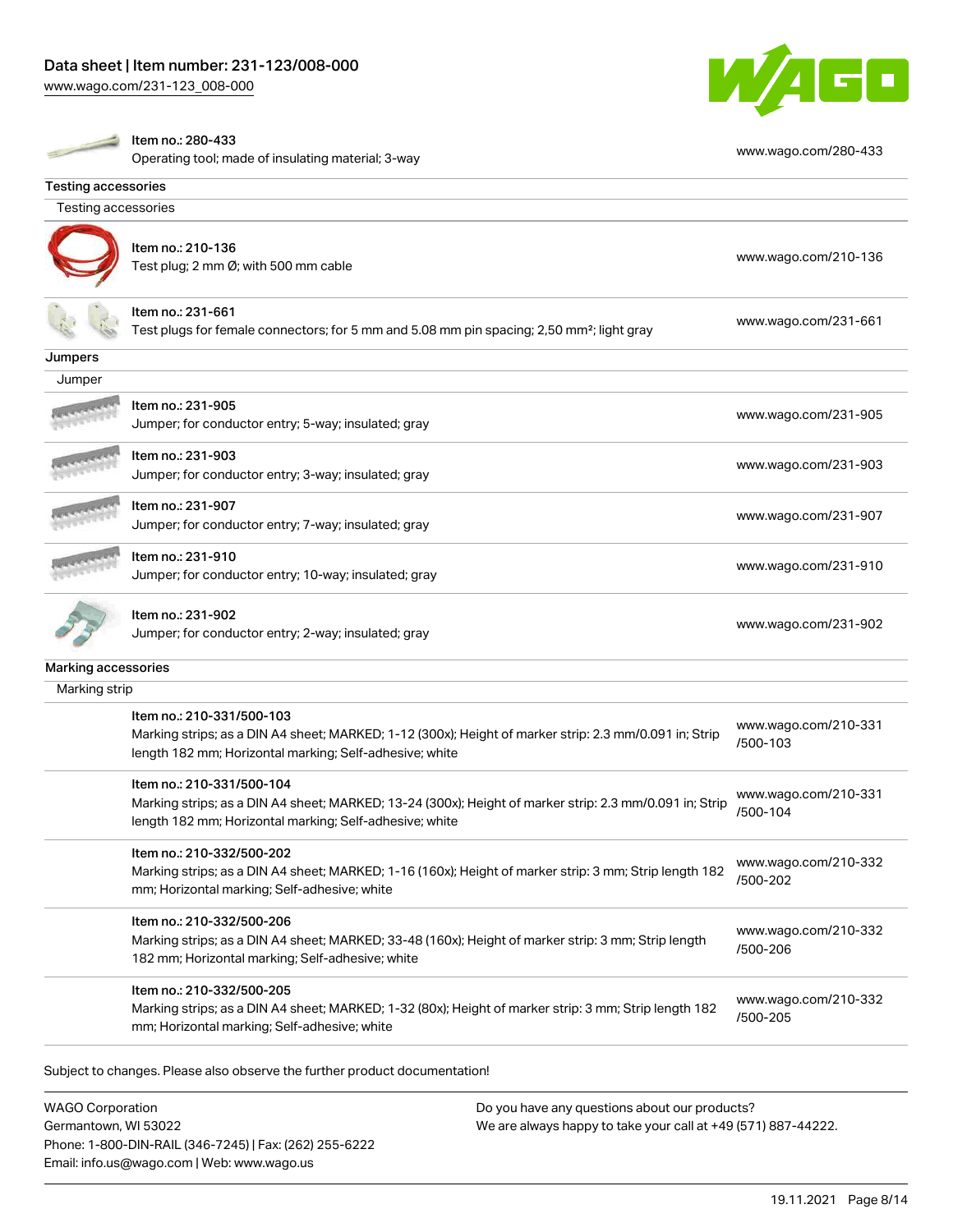

[www.wago.com/210-332](http://www.wago.com/210-332/500-204)

[/500-204](http://www.wago.com/210-332/500-204)

#### Item no.: 210-332/500-204

Phone: 1-800-DIN-RAIL (346-7245) | Fax: (262) 255-6222

Email: info.us@wago.com | Web: www.wago.us

Marking strips; as a DIN A4 sheet; MARKED; 17-32 (160x); Height of marker strip: 3 mm; Strip length 182 mm; Horizontal marking; Self-adhesive; white

| <b>Ferrules</b>                                 |                                                                                                                                                                                    |                                                                                                                |                      |
|-------------------------------------------------|------------------------------------------------------------------------------------------------------------------------------------------------------------------------------------|----------------------------------------------------------------------------------------------------------------|----------------------|
| Ferrule                                         |                                                                                                                                                                                    |                                                                                                                |                      |
|                                                 | Item no.: 216-101<br>Ferrule; Sleeve for 0.5 mm <sup>2</sup> / AWG 22; uninsulated; electro-tin plated; silver-colored                                                             |                                                                                                                | www.wago.com/216-101 |
|                                                 | Item no.: 216-104<br>Ferrule; Sleeve for 1.5 mm <sup>2</sup> / AWG 16; uninsulated; electro-tin plated; silver-colored                                                             |                                                                                                                | www.wago.com/216-104 |
|                                                 | Item no.: 216-106<br>Ferrule; Sleeve for 2.5 mm <sup>2</sup> / AWG 14; uninsulated; electro-tin plated; silver-colored                                                             |                                                                                                                | www.wago.com/216-106 |
| Ĭ.                                              | Item no.: 216-102<br>Ferrule; Sleeve for 0.75 mm <sup>2</sup> / AWG 20; uninsulated; electro-tin plated; silver-colored                                                            |                                                                                                                | www.wago.com/216-102 |
|                                                 | Item no.: 216-103<br>Ferrule; Sleeve for 1 mm <sup>2</sup> / AWG 18; uninsulated; electro-tin plated                                                                               |                                                                                                                | www.wago.com/216-103 |
| i.                                              | Item no.: 216-123<br>Ferrule; Sleeve for 1 mm <sup>2</sup> / AWG 18; uninsulated; electro-tin plated; silver-colored                                                               |                                                                                                                | www.wago.com/216-123 |
| i.                                              | Item no.: 216-122<br>Ferrule; Sleeve for 0.75 mm <sup>2</sup> / AWG 20; uninsulated; electro-tin plated; silver-colored                                                            |                                                                                                                | www.wago.com/216-122 |
| I.                                              | Item no.: 216-124<br>Ferrule; Sleeve for 1.5 mm <sup>2</sup> / AWG 16; uninsulated; electro-tin plated                                                                             |                                                                                                                | www.wago.com/216-124 |
|                                                 | Item no.: 216-142<br>Ferrule; Sleeve for 0.75 mm <sup>2</sup> / 18 AWG; uninsulated; electro-tin plated; electrolytic copper; gastight<br>crimped; acc. to DIN 46228, Part 1/08.92 |                                                                                                                | www.wago.com/216-142 |
|                                                 | Item no.: 216-132<br>Ferrule; Sleeve for 0.34 mm <sup>2</sup> / AWG 24; uninsulated; electro-tin plated                                                                            |                                                                                                                | www.wago.com/216-132 |
| î.                                              | Item no.: 216-121<br>Ferrule; Sleeve for 0.5 mm <sup>2</sup> / AWG 22; uninsulated; electro-tin plated; silver-colored                                                             |                                                                                                                | www.wago.com/216-121 |
| 1                                               | Item no.: 216-143<br>Ferrule; Sleeve for 1 mm <sup>2</sup> / AWG 18; uninsulated; electro-tin plated; electrolytic copper; gastight<br>crimped; acc. to DIN 46228, Part 1/08.92    |                                                                                                                | www.wago.com/216-143 |
|                                                 | Item no.: 216-131<br>Ferrule; Sleeve for 0.25 mm <sup>2</sup> / AWG 24; uninsulated; electro-tin plated; silver-colored                                                            |                                                                                                                | www.wago.com/216-131 |
|                                                 | Item no.: 216-141<br>Ferrule; Sleeve for 0.5 mm <sup>2</sup> / 20 AWG; uninsulated; electro-tin plated; electrolytic copper; gastight<br>crimped; acc. to DIN 46228, Part 1/08.92  |                                                                                                                | www.wago.com/216-141 |
|                                                 | Item no.: 216-152<br>Ferrule; Sleeve for 0.34 mm <sup>2</sup> / AWG 24; uninsulated; electro-tin plated                                                                            |                                                                                                                | www.wago.com/216-152 |
|                                                 | Item no.: 216-203<br>Ferrule; Sleeve for 1 mm <sup>2</sup> / AWG 18; insulated; electro-tin plated; red                                                                            |                                                                                                                | www.wago.com/216-203 |
|                                                 | Subject to changes. Please also observe the further product documentation!                                                                                                         |                                                                                                                |                      |
| <b>WAGO Corporation</b><br>Germantown, WI 53022 |                                                                                                                                                                                    | Do you have any questions about our products?<br>We are always happy to take your call at +49 (571) 887-44222. |                      |

19.11.2021 Page 9/14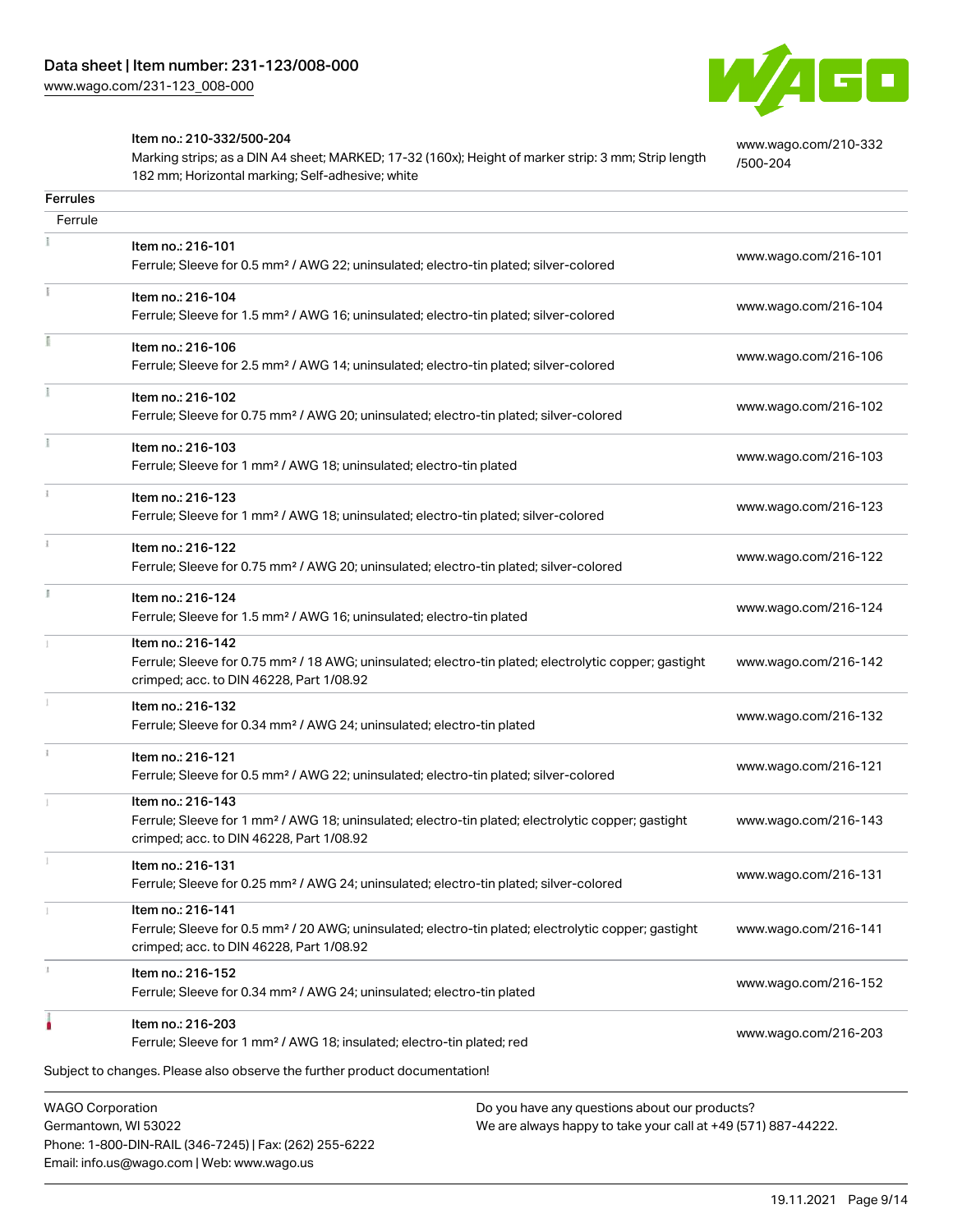## Data sheet | Item number: 231-123/008-000

[www.wago.com/231-123\\_008-000](http://www.wago.com/231-123_008-000)

Email: info.us@wago.com | Web: www.wago.us



|                                                 | Item no.: 216-202<br>Ferrule; Sleeve for 0.75 mm <sup>2</sup> / 18 AWG; insulated; electro-tin plated; gray                                                                                             |                                                                                                                | www.wago.com/216-202 |
|-------------------------------------------------|---------------------------------------------------------------------------------------------------------------------------------------------------------------------------------------------------------|----------------------------------------------------------------------------------------------------------------|----------------------|
|                                                 | Item no.: 216-151<br>Ferrule; Sleeve for 0.25 mm <sup>2</sup> / AWG 24; uninsulated; electro-tin plated                                                                                                 |                                                                                                                | www.wago.com/216-151 |
| Ă                                               | Item no.: 216-204<br>Ferrule; Sleeve for 1.5 mm <sup>2</sup> / AWG 16; insulated; electro-tin plated; black                                                                                             |                                                                                                                | www.wago.com/216-204 |
|                                                 | Item no.: 216-144<br>Ferrule; Sleeve for 1.5 mm <sup>2</sup> / AWG 16; uninsulated; electro-tin plated; electrolytic copper; gastight<br>crimped; acc. to DIN 46228, Part 1/08.92; silver-colored       |                                                                                                                | www.wago.com/216-144 |
|                                                 | Item no.: 216-201<br>Ferrule; Sleeve for 0.5 mm <sup>2</sup> / 20 AWG; insulated; electro-tin plated; white                                                                                             |                                                                                                                | www.wago.com/216-201 |
|                                                 | Item no.: 216-223<br>Ferrule; Sleeve for 1 mm <sup>2</sup> / AWG 18; insulated; electro-tin plated; red                                                                                                 |                                                                                                                | www.wago.com/216-223 |
|                                                 | Item no.: 216-241<br>Ferrule; Sleeve for 0.5 mm <sup>2</sup> / 20 AWG; insulated; electro-tin plated; electrolytic copper; gastight<br>crimped; acc. to DIN 46228, Part 4/09.90; white                  |                                                                                                                | www.wago.com/216-241 |
|                                                 | Item no.: 216-242<br>Ferrule; Sleeve for 0.75 mm <sup>2</sup> / 18 AWG; insulated; electro-tin plated; electrolytic copper; gastight<br>crimped; acc. to DIN 46228, Part 4/09.90; gray                  |                                                                                                                | www.wago.com/216-242 |
|                                                 | Item no.: 216-222<br>Ferrule; Sleeve for 0.75 mm <sup>2</sup> / 18 AWG; insulated; electro-tin plated; gray                                                                                             |                                                                                                                | www.wago.com/216-222 |
|                                                 | Item no.: 216-221<br>Ferrule; Sleeve for 0.5 mm <sup>2</sup> / 20 AWG; insulated; electro-tin plated; white                                                                                             |                                                                                                                | www.wago.com/216-221 |
|                                                 | Item no.: 216-224<br>Ferrule; Sleeve for 1.5 mm <sup>2</sup> / AWG 16; insulated; electro-tin plated; black                                                                                             |                                                                                                                | www.wago.com/216-224 |
|                                                 | Item no.: 216-243<br>Ferrule; Sleeve for 1 mm <sup>2</sup> / AWG 18; insulated; electro-tin plated; electrolytic copper; gastight crimped; www.wago.com/216-243<br>acc. to DIN 46228, Part 4/09.90; red |                                                                                                                |                      |
|                                                 | Item no.: 216-244<br>Ferrule; Sleeve for 1.5 mm <sup>2</sup> / AWG 16; insulated; electro-tin plated; electrolytic copper; gastight<br>crimped; acc. to DIN 46228, Part 4/09.90; black                  |                                                                                                                | www.wago.com/216-244 |
| ٠                                               | Item no.: 216-263<br>Ferrule; Sleeve for 1 mm <sup>2</sup> / AWG 18; insulated; electro-tin plated; electrolytic copper; gastight crimped; www.wago.com/216-263<br>acc. to DIN 46228, Part 4/09.90; red |                                                                                                                |                      |
| 1                                               | Item no.: 216-264<br>Ferrule; Sleeve for 1.5 mm <sup>2</sup> / AWG 16; insulated; electro-tin plated; electrolytic copper; gastight<br>crimped; acc. to DIN 46228, Part 4/09.90; black                  |                                                                                                                | www.wago.com/216-264 |
| Â                                               | Item no.: 216-284<br>Ferrule; Sleeve for 1.5 mm <sup>2</sup> / AWG 16; insulated; electro-tin plated; electrolytic copper; gastight<br>crimped; acc. to DIN 46228, Part 4/09.90; black                  |                                                                                                                | www.wago.com/216-284 |
|                                                 | Item no.: 216-262<br>Ferrule; Sleeve for 0.75 mm <sup>2</sup> / 18 AWG; insulated; electro-tin plated; electrolytic copper; gastight                                                                    |                                                                                                                | www.wago.com/216-262 |
|                                                 | Subject to changes. Please also observe the further product documentation!                                                                                                                              |                                                                                                                |                      |
| <b>WAGO Corporation</b><br>Germantown, WI 53022 | Phone: 1-800-DIN-RAIL (346-7245)   Fax: (262) 255-6222                                                                                                                                                  | Do you have any questions about our products?<br>We are always happy to take your call at +49 (571) 887-44222. |                      |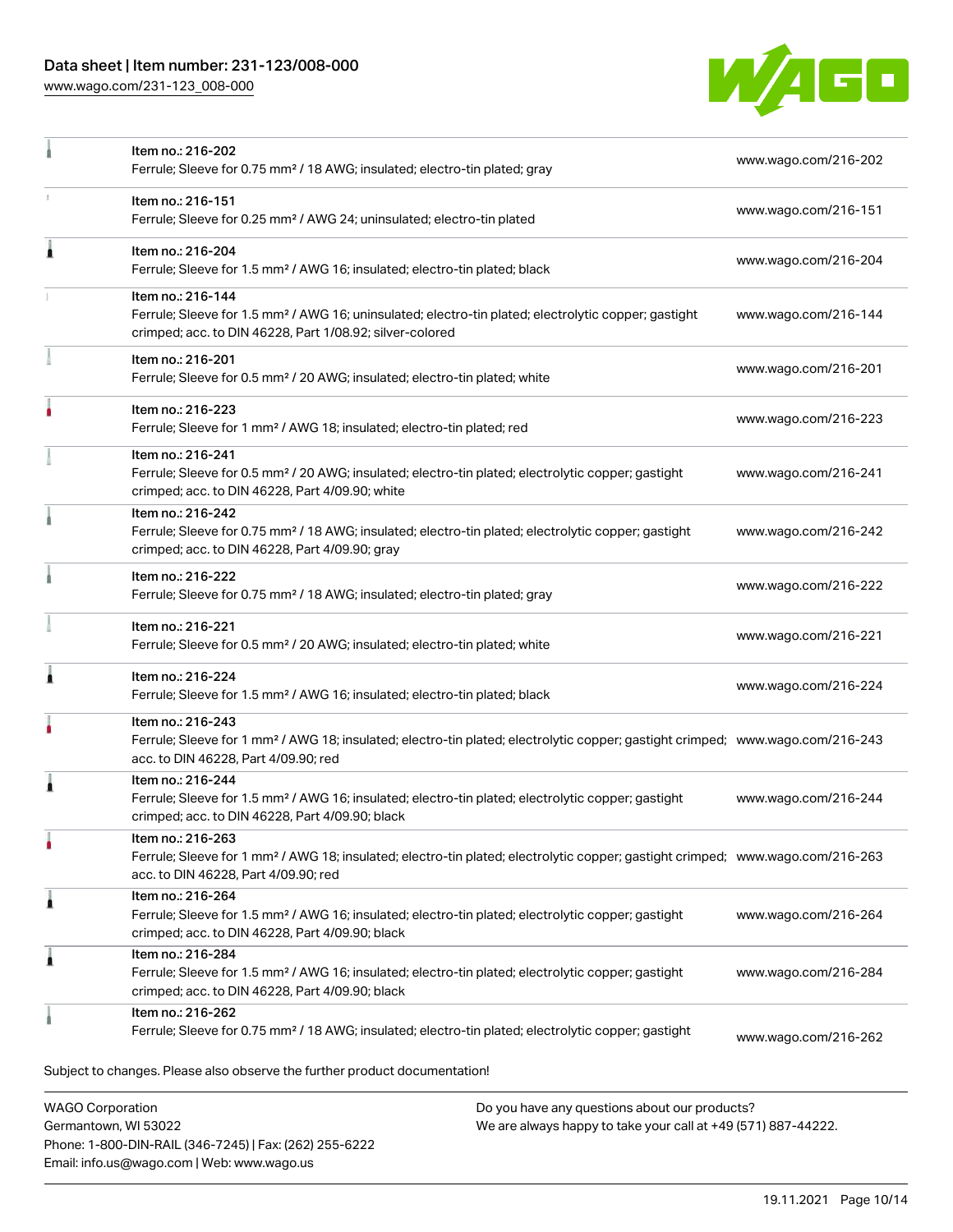

crimped; acc. to DIN 46228, Part 4/09.90; gray

|                      | Item no.: 216-301                                                                        | www.wago.com/216-301 |
|----------------------|------------------------------------------------------------------------------------------|----------------------|
|                      | Ferrule; Sleeve for 0.25 mm <sup>2</sup> / AWG 24; insulated; electro-tin plated; yellow |                      |
|                      | Item no.: 216-321                                                                        | www.wago.com/216-321 |
|                      | Ferrule; Sleeve for 0.25 mm <sup>2</sup> / AWG 24; insulated; electro-tin plated; yellow |                      |
| ٠                    | Item no.: 216-322                                                                        |                      |
|                      | Ferrule; Sleeve for 0.34 mm <sup>2</sup> / 22 AWG; insulated; electro-tin plated; green  | www.wago.com/216-322 |
|                      | Item no.: 216-302                                                                        |                      |
|                      | Ferrule; Sleeve for 0.34 mm <sup>2</sup> / 22 AWG; insulated; electro-tin plated; green  | www.wago.com/216-302 |
| Mounting adapter     |                                                                                          |                      |
| Mounting accessories |                                                                                          |                      |
|                      | Item no.: 209-148                                                                        |                      |
|                      | Multi mounting adapter; for DIN-35 rail; 25 mm wide; gray                                | www.wago.com/209-148 |
|                      |                                                                                          |                      |
| Cover                |                                                                                          |                      |
| Cover                |                                                                                          |                      |
|                      |                                                                                          |                      |
|                      | Item no.: 231-668                                                                        | www.wago.com/231-668 |

Documentation

| <b>Additional Information</b> |  |
|-------------------------------|--|
|-------------------------------|--|

| Technical explanations            | 2019 Apr 3 | pdf<br>2.0 MB | Download |
|-----------------------------------|------------|---------------|----------|
|                                   |            |               |          |
| <b>CAD files</b>                  |            |               |          |
| CAD data                          |            |               |          |
| 2D/3D Models 231-123/008-000      |            | <b>URL</b>    | Download |
| CAE data                          |            |               |          |
| EPLAN Data Portal 231-123/008-000 |            | <b>URL</b>    | Download |
| ZUKEN Portal 231-123/008-000      |            | <b>URL</b>    | Download |
| EPLAN Data Portal 231-123/008-000 |            | URL           | Download |

Subject to changes. Please also observe the further product documentation!

WAGO Corporation Germantown, WI 53022 Phone: 1-800-DIN-RAIL (346-7245) | Fax: (262) 255-6222 Email: info.us@wago.com | Web: www.wago.us Do you have any questions about our products? We are always happy to take your call at +49 (571) 887-44222.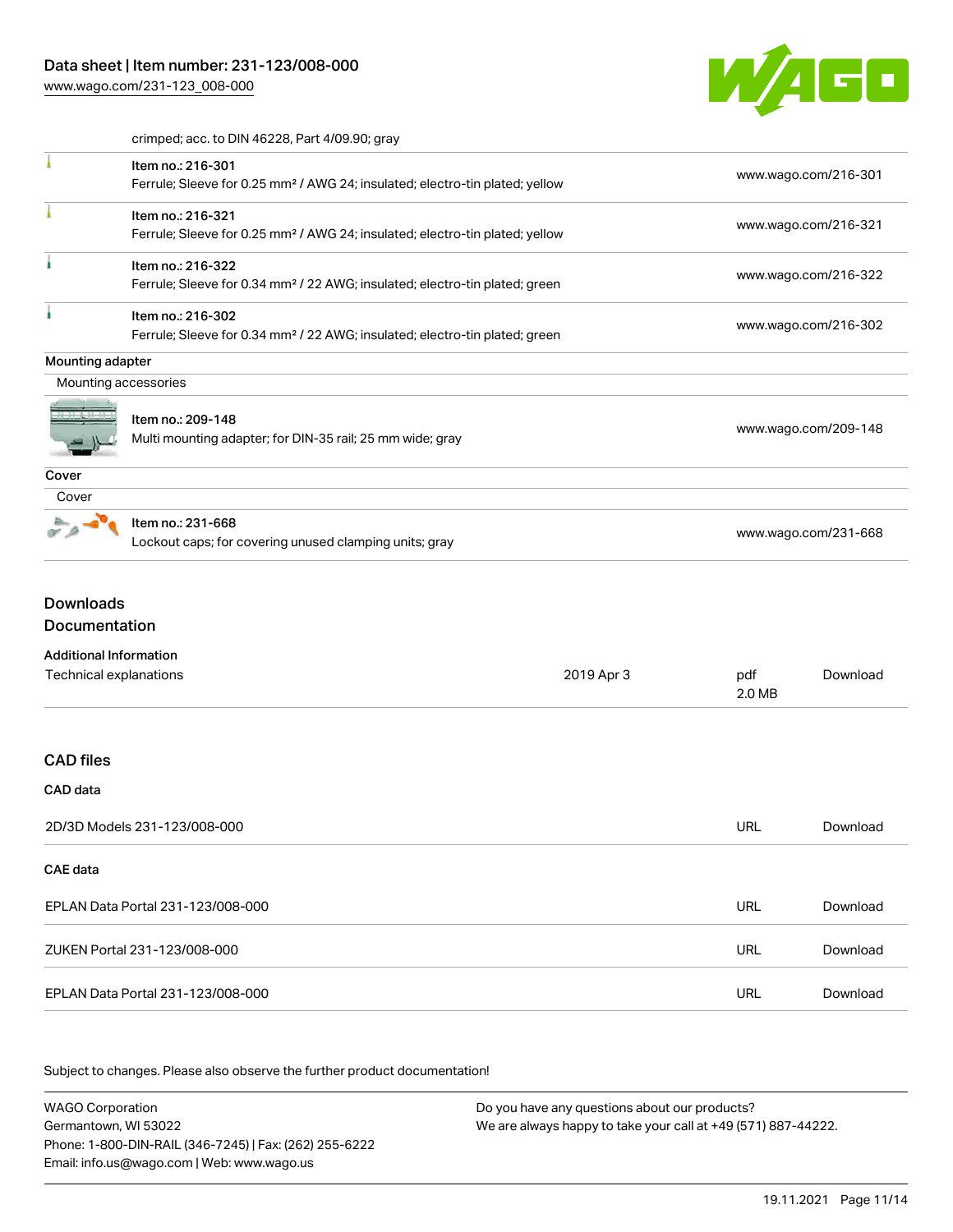### Environmental Product Compliance

Compliance Search

Environmental Product Compliance 231-123/008-000 1-conductor female connector; CAGE CLAMP®; 2.5 mm²; Pin spacing 5 mm; 23-pole; Snap-in mounting feet; 2,50 mm²; gray

#### Installation Notes



screwdriver – CAGE CLAMP® actuation parallel to conductor entry.



Inserting a conductor via 3.5 mm screwdriver – CAGE CLAMP® actuation perpendicular to conductor entry.



Inserting a conductor into CAGE CLAMP® unit via operating lever (231-291).



Inserting a conductor via operating tool.

Subject to changes. Please also observe the further product documentation!

WAGO Corporation Germantown, WI 53022 Phone: 1-800-DIN-RAIL (346-7245) | Fax: (262) 255-6222 Email: info.us@wago.com | Web: www.wago.us

Do you have any questions about our products? We are always happy to take your call at +49 (571) 887-44222.



URL [Download](https://www.wago.com/global/d/ComplianceLinkMediaContainer_231-123_008-000)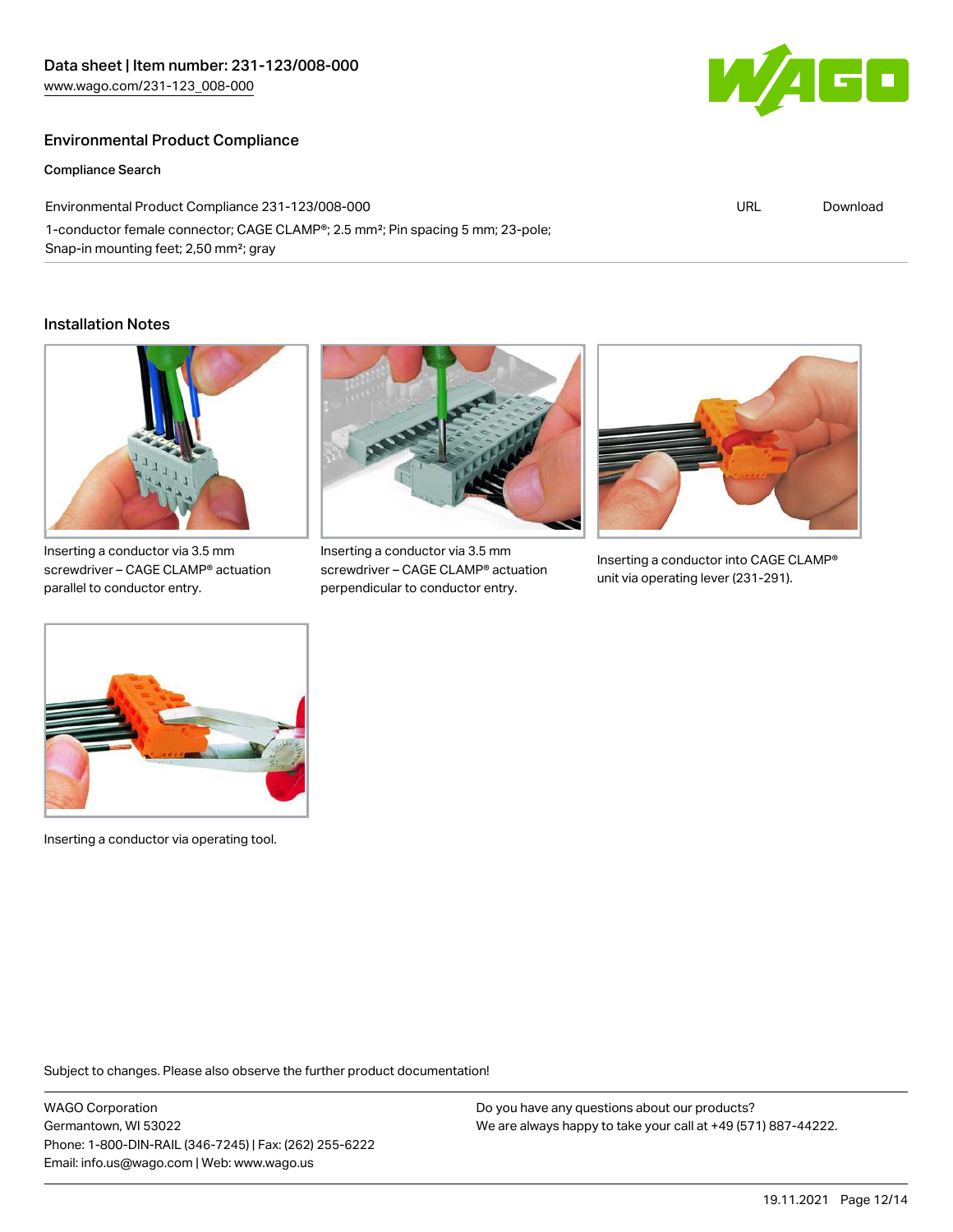



Coding a female connector by removing coding finger(s).



Testing – female connector with CAGE CLAMP®

Integrated test ports for testing perpendicular to conductor entry via 2 or 2.3 mm Ø test plug

#### Installation



Male connector with strain relief plate



Strain relief housing shown with a male connector equipped with CAGE CLAMP®

Subject to changes. Please also observe the further product documentation!

WAGO Corporation Germantown, WI 53022 Phone: 1-800-DIN-RAIL (346-7245) | Fax: (262) 255-6222 Email: info.us@wago.com | Web: www.wago.us